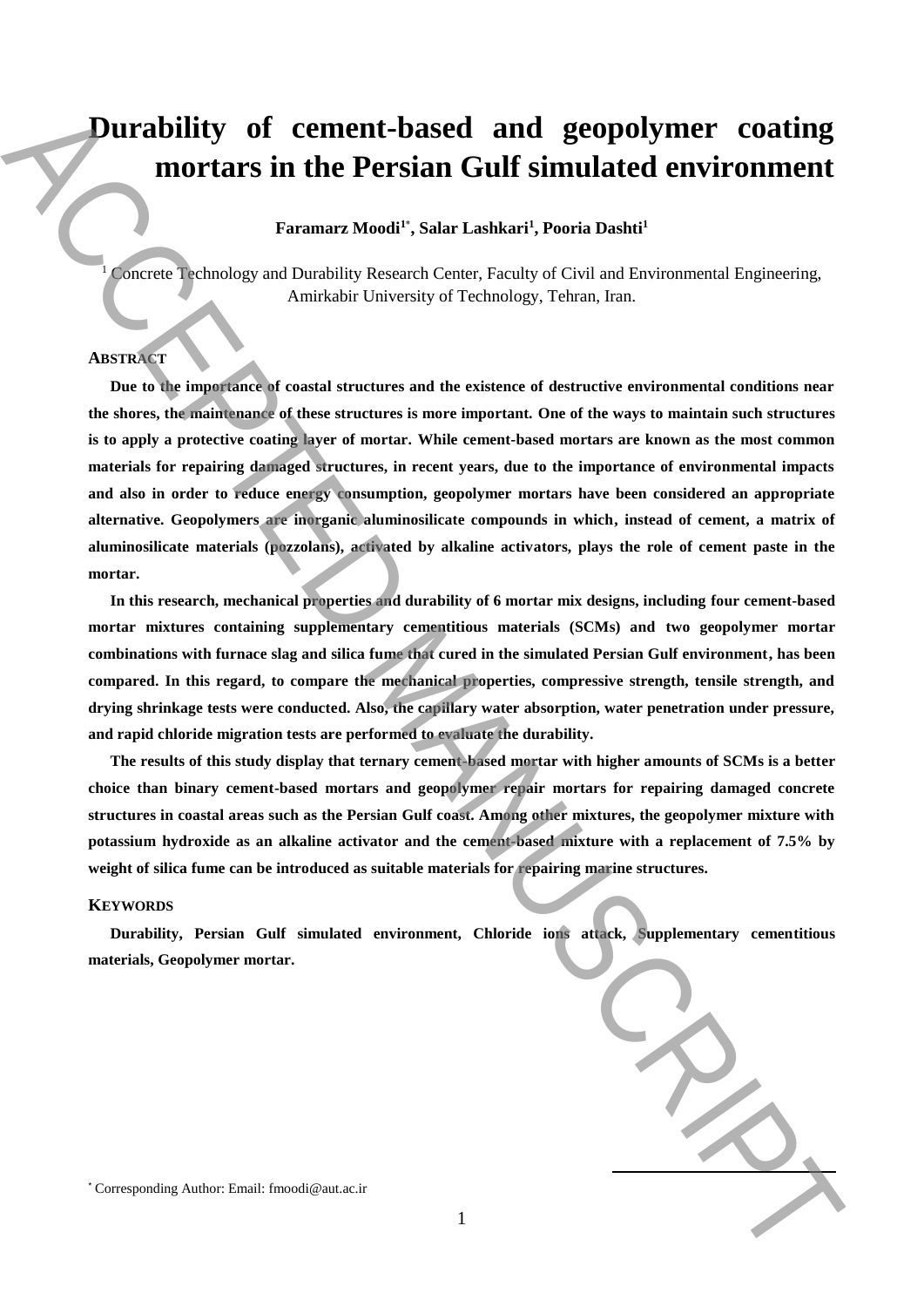#### **1. Introduction**

#### **2. Experimental program**

| 1. Introduction<br>Repairs of coastal concrete structures that have been<br>damaged by coastal environmental conditions have been<br>a significant issue in various countries in recent<br>decades. Reinforcement corrosion due to the penetration<br>of chloride ions in coastal areas, including the southern<br>coast of Iran, is one of the important causes of the<br>failure of concrete structures. After determining the<br>cause of failure in these structures, the most important<br>task is selecting appropriate repair materials, the main<br>features of which are low permeability and high<br>adhesion to the concrete surface. According to various<br>researches, using cement-based mortar by replacing<br>different percentages of furnace slag and silica fume<br>instead of Portland cement and geopolymer mortar can<br>be suitable for repairing structures damaged by chloride<br>ion attacks and corrosion of reinforcement.<br>Most of the research that has been done so far in the<br>field of durability in coastal environments has used<br>concrete samples, and fewer repair mortars have been<br>studied. In addition, no laboratory research has been<br>performed to compare the durability of cement-based |                                                  |                           |        |                | containing<br>supplementary<br>cementitious<br>mortar<br>materials (SCM) and geopolymer mortar coatings under<br>Persian Gulf simulation conditions. Therefore, the<br>results of this study can be effective for the final choice<br>between these materials for damaged structures.<br>2. Experimental program<br>In this study, Portland cement Type 2, normal sand,<br>furnace slag, and silica fume (SF) as SCM were used for<br>making cement-based mortar samples. Besides, furnace<br>slag and SF as base material and sodium hydroxide,<br>potassium hydroxide and sodium silicate (SS) as<br>alkaline activator solution (AS) were utilized for<br>producing geopolymer mortars.<br>Based on the previous research, four cement-based<br>mixtures containing SCMs with water to cement ratio of<br>0.33 and two geopolymer mixtures with alkaline<br>activator concentrations of 6 molars were selected as the<br>final mix designs. The mix proportion of cement-based<br>mortar and geopolymer mortars are indicated in Table 1<br>and Table 2, respectively. |                                                                                                                                                                                                             |             |                                                                                                        |  |  |  |
|--------------------------------------------------------------------------------------------------------------------------------------------------------------------------------------------------------------------------------------------------------------------------------------------------------------------------------------------------------------------------------------------------------------------------------------------------------------------------------------------------------------------------------------------------------------------------------------------------------------------------------------------------------------------------------------------------------------------------------------------------------------------------------------------------------------------------------------------------------------------------------------------------------------------------------------------------------------------------------------------------------------------------------------------------------------------------------------------------------------------------------------------------------------------------------------------------------------------------------------------------|--------------------------------------------------|---------------------------|--------|----------------|---------------------------------------------------------------------------------------------------------------------------------------------------------------------------------------------------------------------------------------------------------------------------------------------------------------------------------------------------------------------------------------------------------------------------------------------------------------------------------------------------------------------------------------------------------------------------------------------------------------------------------------------------------------------------------------------------------------------------------------------------------------------------------------------------------------------------------------------------------------------------------------------------------------------------------------------------------------------------------------------------------------------------------------------------------------------------|-------------------------------------------------------------------------------------------------------------------------------------------------------------------------------------------------------------|-------------|--------------------------------------------------------------------------------------------------------|--|--|--|
|                                                                                                                                                                                                                                                                                                                                                                                                                                                                                                                                                                                                                                                                                                                                                                                                                                                                                                                                                                                                                                                                                                                                                                                                                                                  |                                                  |                           |        |                |                                                                                                                                                                                                                                                                                                                                                                                                                                                                                                                                                                                                                                                                                                                                                                                                                                                                                                                                                                                                                                                                           | Table 1. Mixture proportion of cement-based mortars                                                                                                                                                         |             |                                                                                                        |  |  |  |
|                                                                                                                                                                                                                                                                                                                                                                                                                                                                                                                                                                                                                                                                                                                                                                                                                                                                                                                                                                                                                                                                                                                                                                                                                                                  | <b>Materials and proportion</b>                  |                           |        |                | <b>OPC</b>                                                                                                                                                                                                                                                                                                                                                                                                                                                                                                                                                                                                                                                                                                                                                                                                                                                                                                                                                                                                                                                                | 7.5 SF                                                                                                                                                                                                      | <b>30SI</b> | 7.5SF30Sl                                                                                              |  |  |  |
|                                                                                                                                                                                                                                                                                                                                                                                                                                                                                                                                                                                                                                                                                                                                                                                                                                                                                                                                                                                                                                                                                                                                                                                                                                                  | Ordinary Portland cement $(Kg/m^3)$              |                           |        |                | 720                                                                                                                                                                                                                                                                                                                                                                                                                                                                                                                                                                                                                                                                                                                                                                                                                                                                                                                                                                                                                                                                       | 666                                                                                                                                                                                                         | 504         | 450                                                                                                    |  |  |  |
|                                                                                                                                                                                                                                                                                                                                                                                                                                                                                                                                                                                                                                                                                                                                                                                                                                                                                                                                                                                                                                                                                                                                                                                                                                                  | Furnace slag $(Kg/m^3)$                          |                           |        |                |                                                                                                                                                                                                                                                                                                                                                                                                                                                                                                                                                                                                                                                                                                                                                                                                                                                                                                                                                                                                                                                                           |                                                                                                                                                                                                             | 216         | 216                                                                                                    |  |  |  |
|                                                                                                                                                                                                                                                                                                                                                                                                                                                                                                                                                                                                                                                                                                                                                                                                                                                                                                                                                                                                                                                                                                                                                                                                                                                  | Silica fume $(Kg/m^3)$                           |                           |        |                |                                                                                                                                                                                                                                                                                                                                                                                                                                                                                                                                                                                                                                                                                                                                                                                                                                                                                                                                                                                                                                                                           | 54                                                                                                                                                                                                          |             | 54                                                                                                     |  |  |  |
| Free water $(Kg/m^3)$                                                                                                                                                                                                                                                                                                                                                                                                                                                                                                                                                                                                                                                                                                                                                                                                                                                                                                                                                                                                                                                                                                                                                                                                                            |                                                  |                           |        |                | 237.6                                                                                                                                                                                                                                                                                                                                                                                                                                                                                                                                                                                                                                                                                                                                                                                                                                                                                                                                                                                                                                                                     | 237.6                                                                                                                                                                                                       | 237.6       | 237.6                                                                                                  |  |  |  |
|                                                                                                                                                                                                                                                                                                                                                                                                                                                                                                                                                                                                                                                                                                                                                                                                                                                                                                                                                                                                                                                                                                                                                                                                                                                  | Fine aggregate $(Kg/m3)$                         |                           |        |                | 1381                                                                                                                                                                                                                                                                                                                                                                                                                                                                                                                                                                                                                                                                                                                                                                                                                                                                                                                                                                                                                                                                      | 1361                                                                                                                                                                                                        | 1358        | 1339                                                                                                   |  |  |  |
|                                                                                                                                                                                                                                                                                                                                                                                                                                                                                                                                                                                                                                                                                                                                                                                                                                                                                                                                                                                                                                                                                                                                                                                                                                                  | Superplasticizer (% of cementitious materials)   |                           |        |                | 0.8                                                                                                                                                                                                                                                                                                                                                                                                                                                                                                                                                                                                                                                                                                                                                                                                                                                                                                                                                                                                                                                                       | 1.1                                                                                                                                                                                                         | 0.8         | 1                                                                                                      |  |  |  |
| Flow table (mm)                                                                                                                                                                                                                                                                                                                                                                                                                                                                                                                                                                                                                                                                                                                                                                                                                                                                                                                                                                                                                                                                                                                                                                                                                                  |                                                  |                           |        |                | 170                                                                                                                                                                                                                                                                                                                                                                                                                                                                                                                                                                                                                                                                                                                                                                                                                                                                                                                                                                                                                                                                       | 160                                                                                                                                                                                                         | 160         | 150                                                                                                    |  |  |  |
| <b>Mixture ID</b><br>AS<br>Agg to Pozz<br><b>Molarity</b><br><b>KOH</b>                                                                                                                                                                                                                                                                                                                                                                                                                                                                                                                                                                                                                                                                                                                                                                                                                                                                                                                                                                                                                                                                                                                                                                          |                                                  |                           |        |                |                                                                                                                                                                                                                                                                                                                                                                                                                                                                                                                                                                                                                                                                                                                                                                                                                                                                                                                                                                                                                                                                           | Table 2. Mixture proportion of geopolymer mortars<br>SS to AS<br>SF(%)<br><b>AS to Pozz</b><br>5<br>0.4<br>0.6                                                                                              |             |                                                                                                        |  |  |  |
|                                                                                                                                                                                                                                                                                                                                                                                                                                                                                                                                                                                                                                                                                                                                                                                                                                                                                                                                                                                                                                                                                                                                                                                                                                                  | <b>NaOH</b>                                      | <b>KOH</b><br><b>NaOH</b> | 6<br>6 | 2.75<br>2.75   |                                                                                                                                                                                                                                                                                                                                                                                                                                                                                                                                                                                                                                                                                                                                                                                                                                                                                                                                                                                                                                                                           | 0.6                                                                                                                                                                                                         | 5           | 0.4                                                                                                    |  |  |  |
|                                                                                                                                                                                                                                                                                                                                                                                                                                                                                                                                                                                                                                                                                                                                                                                                                                                                                                                                                                                                                                                                                                                                                                                                                                                  |                                                  |                           |        |                |                                                                                                                                                                                                                                                                                                                                                                                                                                                                                                                                                                                                                                                                                                                                                                                                                                                                                                                                                                                                                                                                           |                                                                                                                                                                                                             |             |                                                                                                        |  |  |  |
|                                                                                                                                                                                                                                                                                                                                                                                                                                                                                                                                                                                                                                                                                                                                                                                                                                                                                                                                                                                                                                                                                                                                                                                                                                                  | Compressive strength test (CS), tensile adhesion |                           |        |                |                                                                                                                                                                                                                                                                                                                                                                                                                                                                                                                                                                                                                                                                                                                                                                                                                                                                                                                                                                                                                                                                           |                                                                                                                                                                                                             |             | strength. Among the cement-based samples, due to the                                                   |  |  |  |
| resistance test (TR), shear adhesion resistance (SR) and                                                                                                                                                                                                                                                                                                                                                                                                                                                                                                                                                                                                                                                                                                                                                                                                                                                                                                                                                                                                                                                                                                                                                                                         |                                                  |                           |        |                |                                                                                                                                                                                                                                                                                                                                                                                                                                                                                                                                                                                                                                                                                                                                                                                                                                                                                                                                                                                                                                                                           |                                                                                                                                                                                                             |             | higher pozzolanic activity of SF, the compressive                                                      |  |  |  |
| drying shrinkage (DS) were used to evaluate the                                                                                                                                                                                                                                                                                                                                                                                                                                                                                                                                                                                                                                                                                                                                                                                                                                                                                                                                                                                                                                                                                                                                                                                                  |                                                  |                           |        |                |                                                                                                                                                                                                                                                                                                                                                                                                                                                                                                                                                                                                                                                                                                                                                                                                                                                                                                                                                                                                                                                                           |                                                                                                                                                                                                             |             | strength of the samples containing SF was highest. Over                                                |  |  |  |
| mechanical properties of hardened mortars. Also, in                                                                                                                                                                                                                                                                                                                                                                                                                                                                                                                                                                                                                                                                                                                                                                                                                                                                                                                                                                                                                                                                                                                                                                                              |                                                  |                           |        |                |                                                                                                                                                                                                                                                                                                                                                                                                                                                                                                                                                                                                                                                                                                                                                                                                                                                                                                                                                                                                                                                                           |                                                                                                                                                                                                             |             |                                                                                                        |  |  |  |
| order to investigate their durability features, water                                                                                                                                                                                                                                                                                                                                                                                                                                                                                                                                                                                                                                                                                                                                                                                                                                                                                                                                                                                                                                                                                                                                                                                            |                                                  |                           |        |                |                                                                                                                                                                                                                                                                                                                                                                                                                                                                                                                                                                                                                                                                                                                                                                                                                                                                                                                                                                                                                                                                           |                                                                                                                                                                                                             |             | time, specimens containing furnace slag had more<br>compressive strength than the OPC. Due to the more |  |  |  |
| penetration under pressure (WP) and rapid chlorides                                                                                                                                                                                                                                                                                                                                                                                                                                                                                                                                                                                                                                                                                                                                                                                                                                                                                                                                                                                                                                                                                                                                                                                              |                                                  |                           |        |                |                                                                                                                                                                                                                                                                                                                                                                                                                                                                                                                                                                                                                                                                                                                                                                                                                                                                                                                                                                                                                                                                           |                                                                                                                                                                                                             |             | sticky nature of their paste, geopolymer mortars and                                                   |  |  |  |
| ions migration test (RCMT) were investigated.                                                                                                                                                                                                                                                                                                                                                                                                                                                                                                                                                                                                                                                                                                                                                                                                                                                                                                                                                                                                                                                                                                                                                                                                    |                                                  |                           |        |                |                                                                                                                                                                                                                                                                                                                                                                                                                                                                                                                                                                                                                                                                                                                                                                                                                                                                                                                                                                                                                                                                           |                                                                                                                                                                                                             |             | 7.5SF30S1 have a higher tensile and shear adhesion                                                     |  |  |  |
|                                                                                                                                                                                                                                                                                                                                                                                                                                                                                                                                                                                                                                                                                                                                                                                                                                                                                                                                                                                                                                                                                                                                                                                                                                                  |                                                  |                           |        |                |                                                                                                                                                                                                                                                                                                                                                                                                                                                                                                                                                                                                                                                                                                                                                                                                                                                                                                                                                                                                                                                                           |                                                                                                                                                                                                             |             | resistance than other cement-based samples. Besides,                                                   |  |  |  |
| 3. Test results                                                                                                                                                                                                                                                                                                                                                                                                                                                                                                                                                                                                                                                                                                                                                                                                                                                                                                                                                                                                                                                                                                                                                                                                                                  |                                                  |                           |        |                |                                                                                                                                                                                                                                                                                                                                                                                                                                                                                                                                                                                                                                                                                                                                                                                                                                                                                                                                                                                                                                                                           |                                                                                                                                                                                                             |             | the use of SCM increased both the tensile and shear                                                    |  |  |  |
|                                                                                                                                                                                                                                                                                                                                                                                                                                                                                                                                                                                                                                                                                                                                                                                                                                                                                                                                                                                                                                                                                                                                                                                                                                                  |                                                  |                           |        |                |                                                                                                                                                                                                                                                                                                                                                                                                                                                                                                                                                                                                                                                                                                                                                                                                                                                                                                                                                                                                                                                                           |                                                                                                                                                                                                             |             |                                                                                                        |  |  |  |
| The summary of mechanical and durability test results<br>is demonstrated in Table 3. According to the results,<br>geopolymer mortars, especially the mixture containing<br>potassium hydroxide, had the highest compressive                                                                                                                                                                                                                                                                                                                                                                                                                                                                                                                                                                                                                                                                                                                                                                                                                                                                                                                                                                                                                      |                                                  |                           |        |                |                                                                                                                                                                                                                                                                                                                                                                                                                                                                                                                                                                                                                                                                                                                                                                                                                                                                                                                                                                                                                                                                           | adhesion resistance of cement-based mortars. After 90<br>days, geopolymer and SF mixtures have the highest<br>drying shrinkage, while using slag reduces cement-<br>based repair mortars' drying shrinkage. |             |                                                                                                        |  |  |  |
|                                                                                                                                                                                                                                                                                                                                                                                                                                                                                                                                                                                                                                                                                                                                                                                                                                                                                                                                                                                                                                                                                                                                                                                                                                                  |                                                  |                           |        | $\overline{2}$ |                                                                                                                                                                                                                                                                                                                                                                                                                                                                                                                                                                                                                                                                                                                                                                                                                                                                                                                                                                                                                                                                           |                                                                                                                                                                                                             |             |                                                                                                        |  |  |  |
|                                                                                                                                                                                                                                                                                                                                                                                                                                                                                                                                                                                                                                                                                                                                                                                                                                                                                                                                                                                                                                                                                                                                                                                                                                                  |                                                  |                           |        |                |                                                                                                                                                                                                                                                                                                                                                                                                                                                                                                                                                                                                                                                                                                                                                                                                                                                                                                                                                                                                                                                                           |                                                                                                                                                                                                             |             |                                                                                                        |  |  |  |

| Table 2. Mixture proportion of geopolymer mortars |      |                 |             |            |       |          |  |  |  |  |  |
|---------------------------------------------------|------|-----------------|-------------|------------|-------|----------|--|--|--|--|--|
| <b>Mixture ID</b>                                 | AS   | <b>Molarity</b> | Agg to Pozz | AS to Pozz | SF(%) | SS to AS |  |  |  |  |  |
| KOH                                               | KOH  |                 | 2.75        |            |       | 0.4      |  |  |  |  |  |
| <b>NaOH</b>                                       | NaOH |                 | אד ר        | 0.6        |       | 0.4      |  |  |  |  |  |

#### **3. Test results**